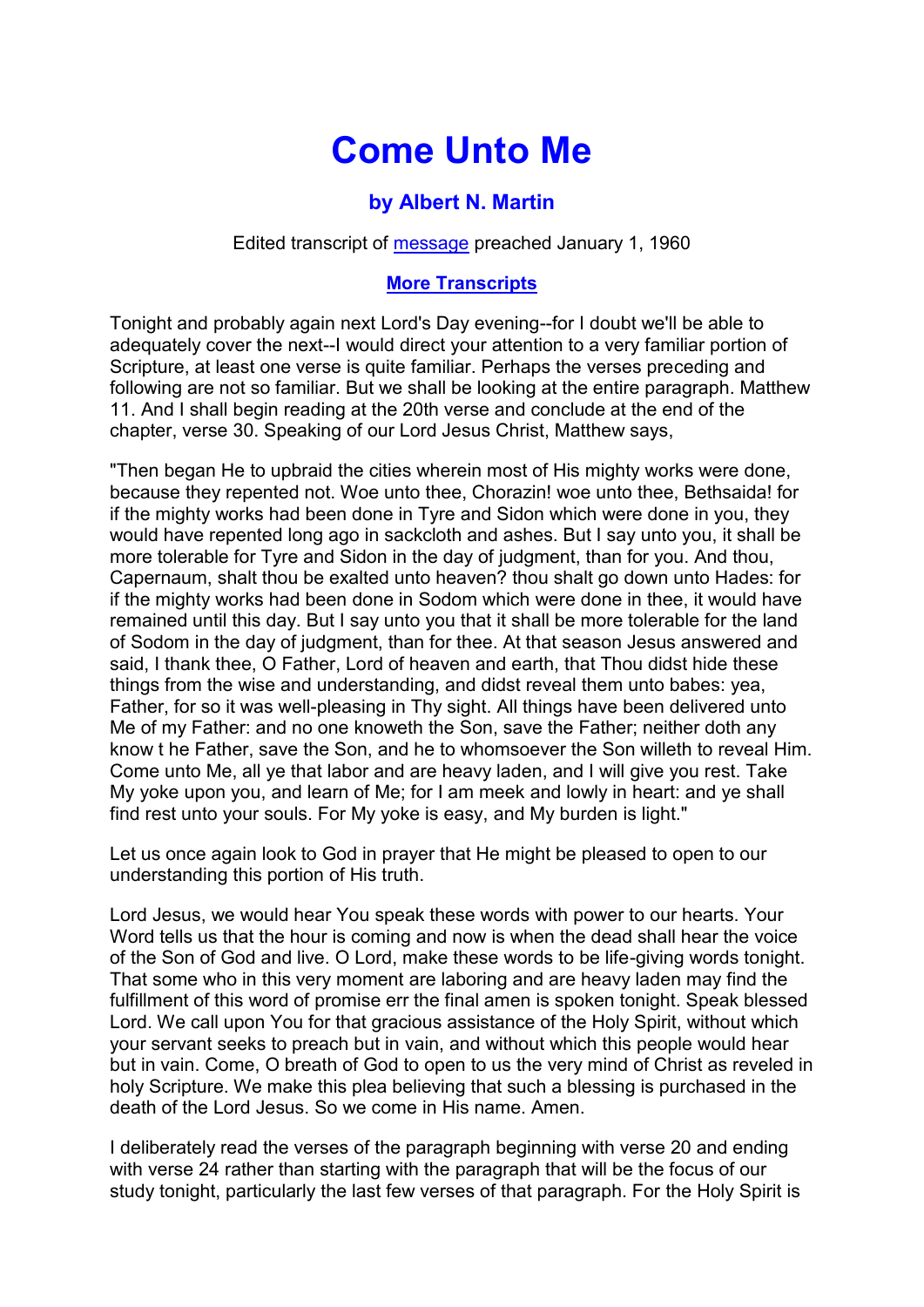careful to guide Matthew to indicate that the setting of these words of our Lord's rejoicing that the Father sovereignty reveals Himself to babes and withholds His revelation from the wise and prudent is a context of unbelief and rejection of the truth. Our Lord has just spoken these terrible words of woe upon these cities that had beheld His miracles. He had given these very sober words that if commensurate light had been given to the wicked cities of Tyre and Sidon, there would have been genuine repentance. And the fruit of that repentance would have been marked even in the hour in which our Lord ministered. And so in the face of unbelief, in the face of rejection, in the face of human hardness, our Lord finds great comfort in the doctrine that is one of the pillars of our faith, the doctrine of divine sovereignty. And He thanks God that in the Father's good pleasure, He has hid truth from the wise and prudent and has revealed truth unto babes. And the reason He resolves into the sovereignty of God, for He says in verse 26, "Yea Father, for so it was well-pleasing in Thy sight." And yet it's interesting that immediately following that profound and beautiful statement of the fact that the ultimate issue in the unbelief or the sight and faith of men is the sovereignty of God, our Lord no way makes this a barrier to the free offers of His mercy, but, as it were, makes it the very platform from which He extends this gracious appeal, "Come unto Me all ye that labor and are heavy laden." And I suggest that any view of the invitation beginning with verse 28 and ending with verse 30 that fails to take this twofold context into consideration will land you in error. If you look upon the invitation, "Come unto Me" as though the whole issue of the salvation of men was ultimately resolved by the will of man, you come up with a doctrine contrary to Scripture. This invitation is couched in the context of our Lord's rejoicing in the divine Father's divine sovereignty, which to some reveals truth and to others hides truth. Conversely, if we confess with the loudest confession our belief in the divine sovereignty and find some problem with extending the free general offers of mercy, then we do not understand that truth as our Lord did. And so taking this invitation in its total context will keep us, on the one hand, from the curse of freewillism, and on the other hand, from the terrible curse of a paralyzing hyper-Calvinism. And yet God's people have fallen into those two extremes constantly. And this very context would keep us from that if we would but take heed to the emphasis of our Lord.

So much for the general context. And I say that simply so that if your tendency is to that error of freewill-ism, you'll not put what I say in expounding the words of Christ through the sieve of your own defective theology and make me say something I never said or that Scripture never said. And conversely, that if your tendency is allowing the doctrine of divine sovereignty to become a couch upon which you rest instead of a spur to goad you on to activity, you'll not put my words through that sieve and make me say or Scripture say something that is not said.

Our focus tonight is upon the gracious invitation of Christ set in this context beginning with verse 28: "Come unto Me, all ye that labor and are heavy laden, and I will give you rest." The prayer of my heart has been that God would cause some of you to hear His voice tonight. For the Lord Jesus said in those words I quoted as we prayed before opening the Scriptures, "The hour is coming in which those that are in the grave shall hear the voice of the Son of and live." Jesus said, "The hour is coming and now is," speaking of that spiritual resurrection that comes when the voice of Christ breaks in to the realm of spiritual death, and life issues. Jesus said in Revelation 3:20, "Behold, I stand at the door and knock: if any man hear My voice and open the door...." The door is never opened until the voice of the Son of God is heard. The voice of the preacher may be heard for months and years, tender,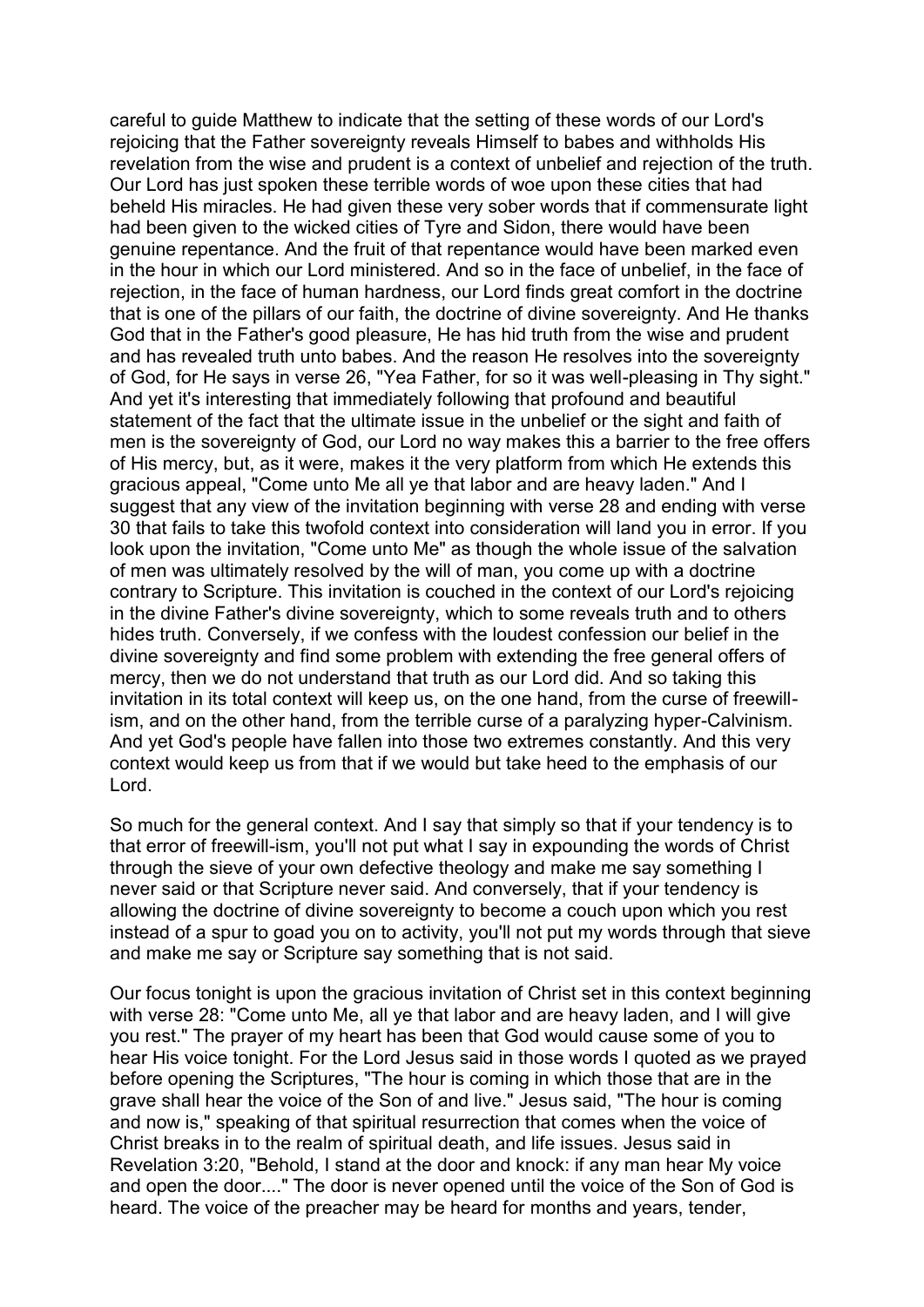entreating, full of the overtures of grace, full of the terrors of the law. The preacher's voice may be resisted, but those who hear His voice always fling upon then, for He said, "Other sheep I have. Them I must bring. They shall hear My voice." And may God grant that some of you shall hear the voice of the Son of God speaking in these gracious words of invitation, "Come unto Me."

Consider with me in the first place the people our Lord addresses in this invitation. The people addressed--who are they? In the second place, consider the invitation He issues: "Come unto Me." And then in the third place, consider with me something of the wonder of the promise He gives: "and ye shall find rest".

The people addressed. To whom do these gracious words of Christ come? Some invitations of Scripture come to all men irrespective of their particular spiritual condition. We read in Scripture that God commands all men everywhere to repent. And the basis upon which a sinner is warranted in embracing the promise of mercy is not that he is this kind of a sinner or that kind of a sinner but simply that he is a sinner. There is a free, general, unfettered invitation of the Gospel. But this is a more limited invitation. Notice, our Lord delineates those to whom this invitation comes. "Come unto Me all ye that labor and are heavy laden." He is addressing a peculiar class of people, and they are described by the two words "laboring" and "heavy laden". What does the word "labor" mean? It's the strong word for labor. It's the word which means to toil unto weariness and pain. What does "heavy laden" mean? It means to be encumbered with crushing weight that bends a man over and almost presses him to the ground. Now, both of these concepts were very vivid to the minds of those to whom our Lord Spoke. This was the day before unions and seven-hour work days. This was before the day automation. This was the period in which men worked as long as the sun was up. Remember, Jesus said there are twelve hours in the day in which to work (a little indication of how long their work day was). People knew what it was like to be out in the burning noonday sun and to labor unto pain beneath the heat of that sun and not to quit their fields and lay down their sickles until the sun made it impossible for them to labor anymore. The concept of toil unto labor was very vivid to the minds of our Lord's hearers. The concept of being heavy laden- this was the day before you had mini buses and pickup trucks and all the means to convey burdens, and not everyone was wealthy enough to own mules or camels. And some of you perhaps have seen the pictures of porters of Eastern parts when loads were laid upon their backs that were two or three times the size of the one carrying them. Sometimes they'll carry as much a three to four hundred pounds. And you'll see them stooped beneath this great crushing burden. Now, our Lord uses word pictures to very vividly describe all who feel the active and the passive effects of sin. The active effects of sin: men toiling unto pail, laboring in this course of sin and estrangement from God, feeling the pressure and weight of sin and effects of sin like a heavy burden. Our Lord is addressing in this gracious invitation those who've been brought to a consciousness of the effects of sin in their own hearts and lives.

Consider certain aspects of this. In the first place, He calls and invites to Himself those who labor and are heavy laden beneath the guilt of sin. The accusations of a condemned conscience lash and scourge a man, holding over him the fear of death, the thought of impending judgment, the awfulness of hell, and the terrors of the damned. What greater burden to bear than to be bent down with a sense of impending wrath? Hebrews gives it to us this way: "a fearful looking to of judgment and fiery indignation that shall devour the adversaries." Am I speaking to some tonight who know what t is to be heavy laden, who feel the crushing weight of a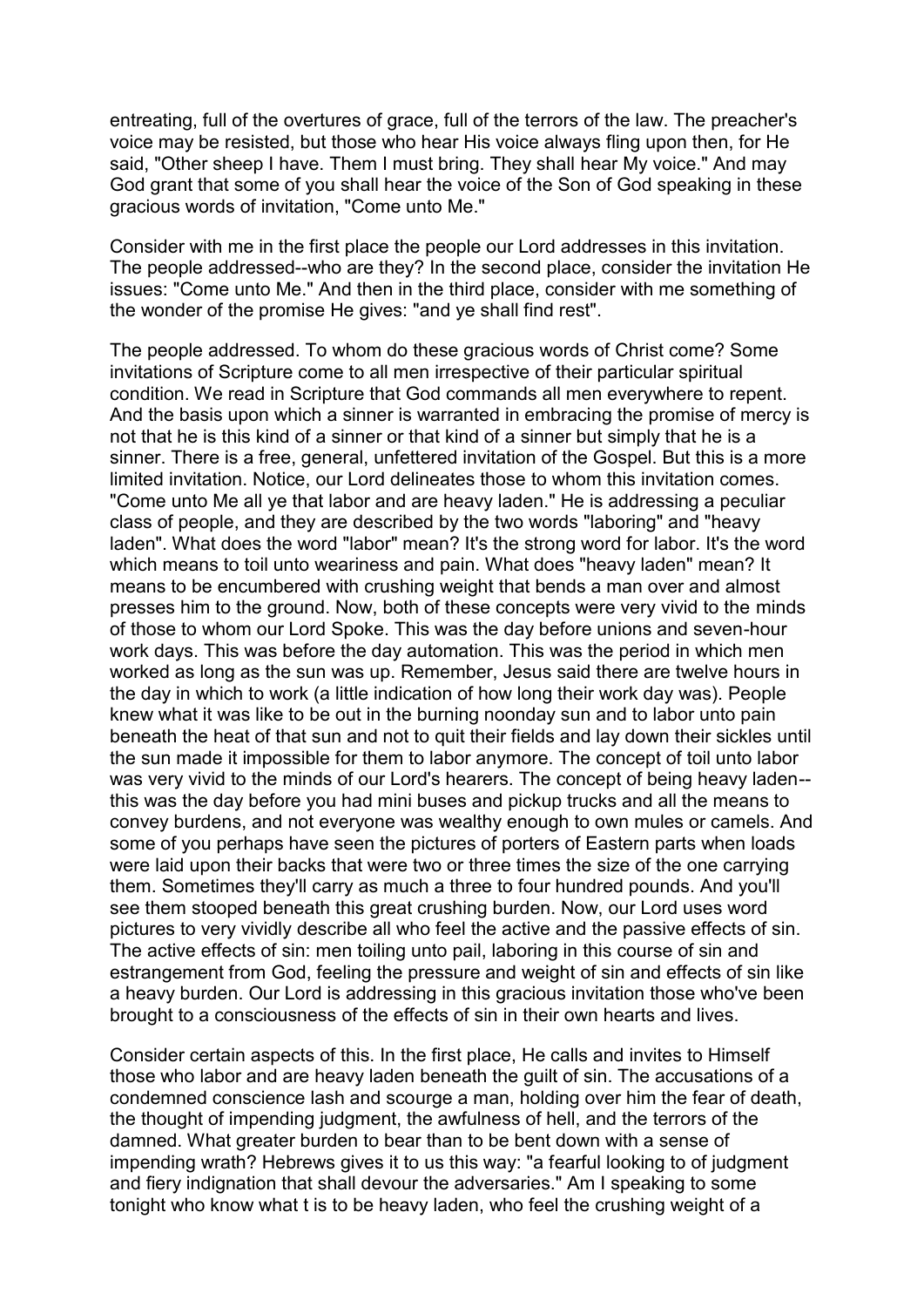conscience that will not let you alone. It reminds you of those lies told way back in infancy, the defections propagated, the corruptions tolerated, the dishonesties perpetrated. All of those sins, and conscience is alive and will not be silenced. And try to still his voice--you cannot. But by the influence of the holy law of God probing the conscience and bringing before you your sin, your specific sins of uncleanness and ungodliness, and that great sin of unbelief and impenitence. Tonight you know what it is to feel the crushing weight of sin. You may be laboring to make amends. You may be doing everything in your power to somehow bring some peace to your conscience. You may be praying; you may be reading the Scriptures. And you may be laboring, but it's not the labor of delight. It's that terrible toil unto weariness and pain. The Lord Jesus has a word for you tonight. He's addressing his words to all who labor and are heavy laden, those who labor and are heavy laden because of the guilt of sin.

Secondly, those who labor and are heavy laden because of the bondage of sin. In Proverbs 5:22 we read: "His own iniquities shall take the wicked, and he shall be holden with the cords of his sin." What a picture! Our Lord said in John 8:34, "Every one that committeth sin is the bondservant of sin." It's not so much the future punishment of your sin that makes you heavy, but its present bondage. You say to yourself, "O, that I could go back to that time in my life when I was not ensnared by this sin, when I was not held captive by that sin, when I was not the slave of this passion, of this lust, of this attitude, of this deflection from God's holy law. O, that I could somehow burst the bondage." And that bondage is a heavy burden. It makes life toilsome, just as toilsome as a man wrapped about with heavy cords attempting to live a normal life. Everywhere you go (to the shop, to the place of business, to the school, to the privacy of your own bedroom) there it follows you, the nagging toil of the bondage of sin. You labor, you toil to free yourself with vows, with resolutions, all to no avail. The Lord Jesus has a word for you tonight. All that labor and are heavy laden, whether its under the terrible lash of the guilt of sin, the oppressive bondage of sin, or the confusion and hopelessness of sin.

Your problem that makes you labor tonight and makes you pressed down is not so much that you've offended God (your thought hasn't developed that far yet) or that you're in bondage to your own corruption (this hasn't been the area of your particular concern). But you labor and are heavy laden tonight because of the confusion and hopelessness which sin has brought into your life. Here you are, a few short years to live, and then like all who have gone before you, you're going to pass on to be no more. What's it all about? What am I here for? Is there any meaning to life? Is there a God? If so, how do I know Him. Life's ultimate questions--we call them at camp life's most basic questions. No answers! Who am I? What am I here for? What lies beyond the grave? Confusion! A thousand voices saying, "This is the life. This is the meaning of life. This is right; this is wrong." And that hopeless confusion standing in the midst of all this swirling mass of ideas. Hopelessly confused. Do I speak to some who are toiling for answers, weighted down with a sense of frustration because there seems to be no answers? I want to read that poem I read at a prayer meeting about a couple of months ago. I sit and study this thing at times because this is a man laboring, toiling under the hopelessness and confusion of sin. Listen to his words:

> When I was a lad, Simple notions I had, There was wrong; there was right, It was plain as black and white,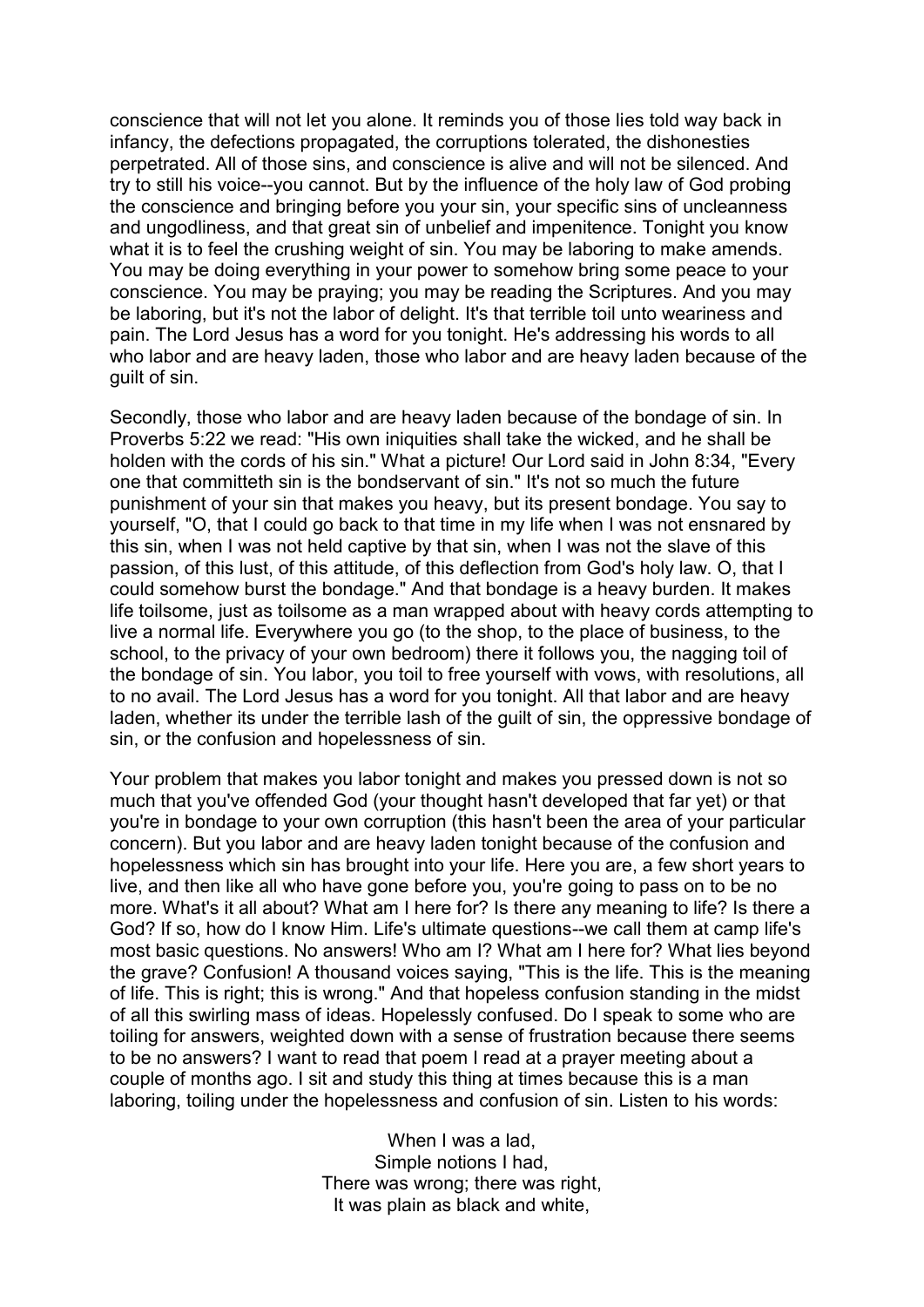Ah, but now that I'm grown In a world on my own, The scenes I survey Show nothing but grey, I looked all around for the bright spots, The lights that would lead me ahead, I must have not looked in the right spot, Nothing bright, nothing gay, Just a muddy old world full of gray, Ah, but now I'm a man And at crossroads I stand, Confronted with doubt And all turned about, At night in my sleep I hear voices; I'm never quite certain what's said, They offer me too many choices, There's black; there's no white, Where is wrong? Where is right? I'm confused and unable to say How does a man find his way In a world full of gray?

That thing makes me weep inside every time I read it. Why? Here's someone laboring for answers, and there are none. Heavy laden with a sense of hopelessness and confusion. Dear ones, that's what's behind the hopeless quest that's driving multitudes of the now generation to LSD and to dope. Beneath it, you see, is this substructure of the hopelessness and despair brought about by sin. Do I speak to someone tonight, maybe educated, cultured, refined? And you can answer a lot of questions about a lot of things, but the simplest little question dumbfounds you and leaves you silent: Who are you? What are you here for? Where do you go when you're done? No answers. Does a sense of that hopelessness of having no answers crush you? The Lord has a word for you tonight: all that labor and are heavy laden, be it with the oppressive sense of guilt, with the awful awareness of this bondage, whether it be in this state of the hopelessness and confusion of sin.

Or in the fourth place--and we could extend this on in many other areas--whether you labor and are heavy laden with what I'm calling the emptiness of formal made-made religion. Many commentators feel that this is the primary reference of our Lord's words, for the word "weighted down", "heavy laden"--the only other use in the New Testament is in Luke 11:46, where our Lord is indicting the Pharisees, and He says, "You bind burden upon men too heavy to bear." And when you read the context, you see what it was: all the trappings of manmade religion--form and ceremony, do's and don'ts, and ritual--that men by doing this, might somehow find acceptance with God and peace of mind. And the Lord says, "No, that brings nothing but labor unto toil and weariness and heaviness and oppression." And our Lord addresses such tonight. Do I speak to some to whom all of the relatively informal--but nonetheless, we all have a ritual, even of our own assembly as we're in. Do I speak to some of you young people? This is all weariness to you. And deep within your heart, you long you could be in a home where you could just lay in bed till 10 o'clock, read the funnies till noon, and watch TV till bedtime on Sundays. All of the external activities of the worship and life of this assembly is weariness to you. It's toil; it's burdensome. The Lord has a word for you tonight: "Come unto Me, all ye that labor and are heavy laden ."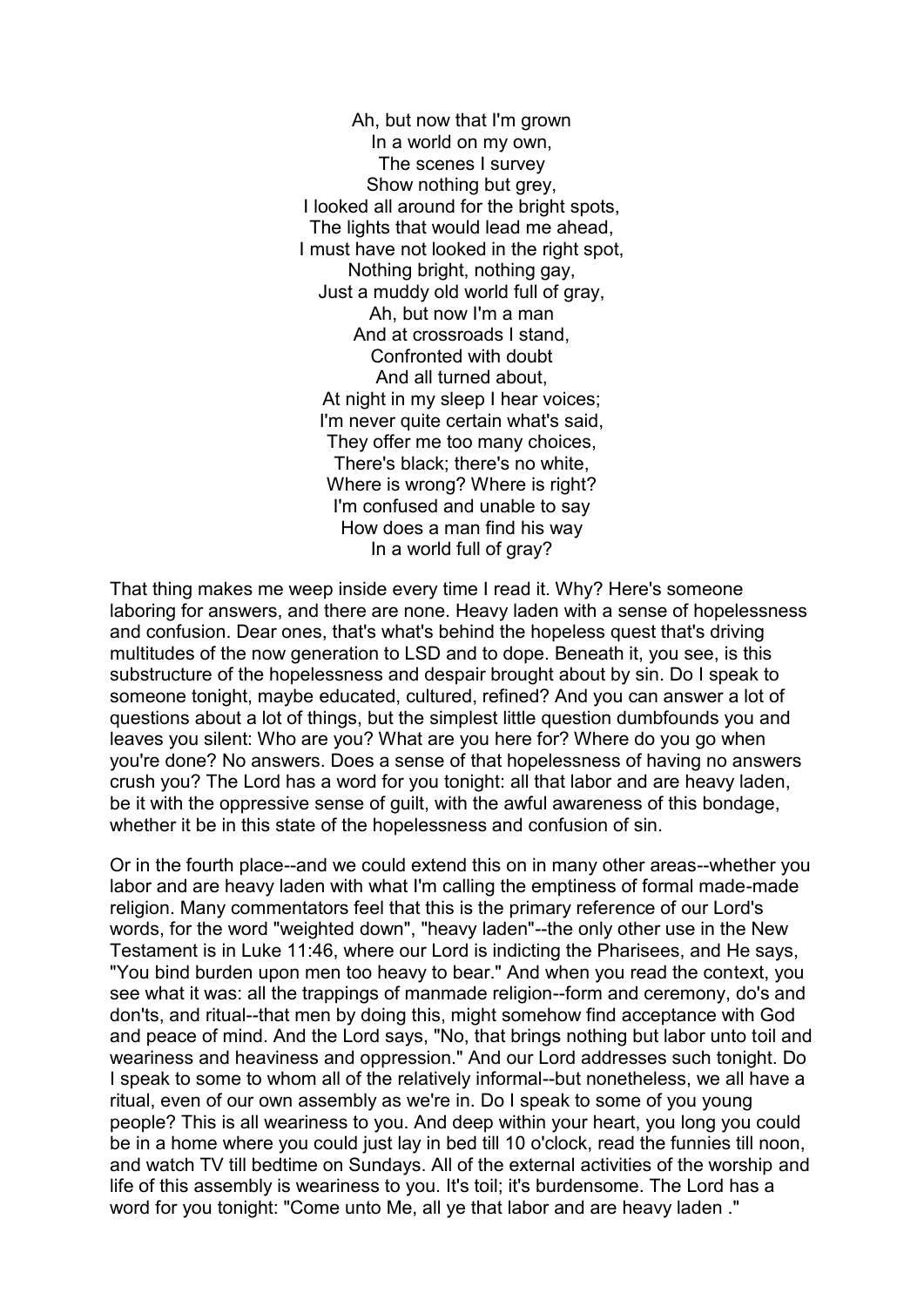Well, so much for those who are addressed. Now will you notice the invitation He issues to them. Here it is: "Come unto Me." And the most important thing about this invitation is not the word "come". But it's the word "Me". For you see, the invitation means nothing if we divorce it from the person who spoke the words. The meaning of the words and our confidence of their fulfillment is dependant upon the one who utters them. Who is it that makes such claims, that in Him the problem of guilt can be resolved, the problem bondage of can be resolved, the problem of confusion can be resolved, the problem of empty, formal religion can be resolved? That's quite a claim. Who makes it? Ah, that's the secret. We must never divorce these gracious words of invitation from the person who made them. So as we consider the invitation issued in the first place, consider who is the "Me" who gives them. And He has told us in the preceding verse, verse 27, that He is none less than God incarnate. Notice His claim: "All things have been delivered unto Me of My Father: and no one knoweth the Son, save the Father; neither doth any know the Father, save the Son, and he to whomsoever the Son willeth to reveal Him." What a claim! He says, "My person is such that no one can fully comprehend who I am but the Father Himself." It takes God to comprehend fully God. Can you imagine an angel saying, "No one knows me but another angel"? Why, the God who made angels know angels fully and completely. There's a lot we don't know about angels. There's not a thing He doesn't know about them because He made them. But the Lord Jesus said no one knows the Son but the Father. Why? For great is the mystery of Godliness. God was manifested in the flesh. And in the mystery of the true deity and the true humanity of Christ fused in one person, we just stand before this vale of brightness and we prostrate ourselves and say, "God, the mystery is beyond me." Faith lays hold of it, but who can comprehend God and man joined in one person forever? "No one knows the Son but the Father." Ah, but these words of invitation come from God incarnate.

In the second place, they come from the One who is the appointed mediator between God and man. Notice His words: "All things have been delivered unto Me of my Father." The best commentary on this verse is John 17:1-2, where our Lord makes clear that this giving of authority to Him is for His performance of a role as a mediator. Listen to His words: "These things spake Jesus; and lifting up His eyes to heaven, He said, Father, the hour is come; glorify Thy Son, that the Son may glorify Thee: even as Thou gavest Him authority over all flesh, that to all whom Thou hast given Him, He should give eternal life." Who speaks these words: "Come unto Me"? God incarnate as the appointed mediator between God and man. The only way to God is Jesus Christ. There is one God and one mediator between God and man, the man Christ Jesus. So you see, when we come to the words, "Come unto Me," we must not put them into the context of "Well, I've tried this; I've tried that. Now, I'll try Jesus. And if that doesn't work, I'll try something else." O no, He who speaks them says, "Everything is delivered into My hand. I'm the only mediator." "No man comes to the Father but by Me."

And then He speaks them as the exclusive revealer of God. Notice later on in verse 27: "Neither doth any know the Father, save the Son [He knows Him perfectly], and he to whomsoever the Son willeth to reveal Him." Men can know Him partially. We see through a glass darkly. Bless God, we may see by the revelation of the Son, but He's the only one who reveals God. No one knows the Father except that person to whom the Son wills to reveal Him. It is only as He exercises His office as a sovereign mediator revealing the Father that any man can know God. That's why Jesus said, "I am the way, the truth, and the life. No man cometh unto the Father but by Me." The whole idea that we incorporate the best of Jesus with the best of Mohammad and the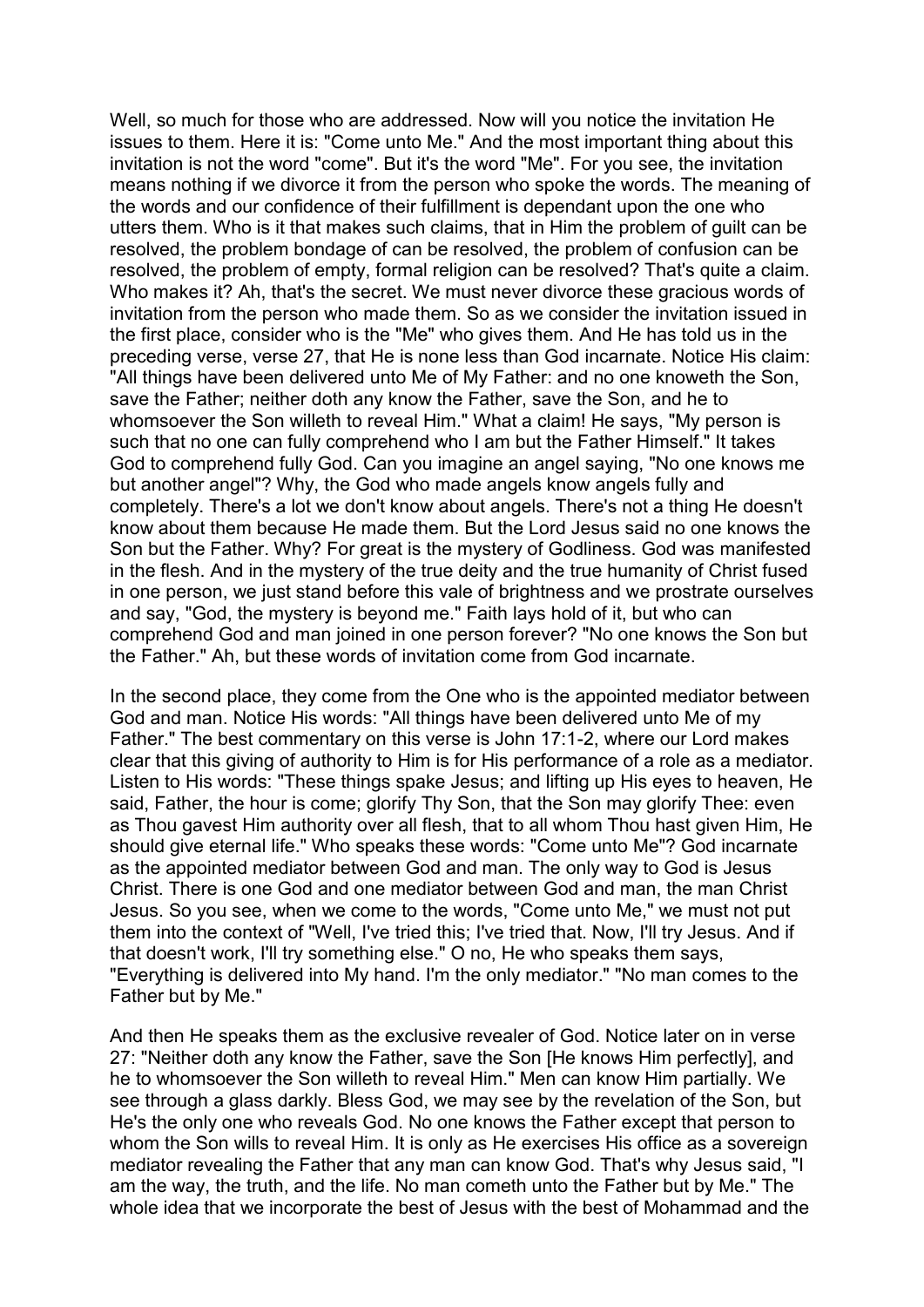best of all the other religions is absolutely false. You have Christ in all the inclusiveness of His claims or you have Him not at all. John 1:18 says, "No man hath seen God at any time; the only begotten Son, who is in the bosom of the Father, He hath declared Him." Now, when you put the words of the invitation in that context, see the difference in the weight and power with which they come. What is the gracious invitation? "Come unto Me." Who speaks? God incarnate, the only appointed mediator, the only revealer.

Now, what does He say? What is the substance of His invitation? Here it is: "Come unto Me." What does the word "come" mean? It's a synonym for the word "faith", "believe", "trust", "commit". It's used interchangeably in a verse like John 6:35. Letting Scripture be its own infallible interpreter, notice the meaning of the word: "Jesus said unto them, I am the bread of life: he that cometh to Me shall not hunger, and he that believeth on Me shall never thirst." What is it to believe? It is to come. What is it to come? It is to believe. So what does our Lord do? He calls upon all who labor and are heavy laden to believe on Him, to come to Him, to let the weight of their need be cast upon this unique God-man, the only appointed mediator, the only revealer of God. And why does He invite us to Himself alone? For the simple reason that He alone is suited to meet those needs which cause us to toil and to be heavy laden. Are you toiling and heavy laden with the guilt of sin? Jesus says, "Come unto Me." Why? Because He's the appointed Lamb of God to bear away the sin of the world. It we He that went to the cross and there exposed Himself to the wrath of His Father until the billows of that wrath funneled down upon His own holy head and caused Him to cry out in agony, "My God, My God, why hast Thou forsaken Me?" Why doesn't He invite us to His church or to some philosophy or to way of life? Because no church, no philosophy, no way of life hung in agony and blood. He hung in agony and blood. He poured out His soul unto death. And so He says, "Come to Me. I alone have borne the guilt of sin. Are you heavy laden? Do you toil beneath the lash of a nagging conscience? There is peace and rest in My wounds and in my sufferings. Come unto Me." Or is it that you toil and are heavy laden under the bondage of sin? He says, "Come unto Me" because it's only as the ascended Lord sends forth His Spirit in the plentitude of power and grace that can break the bonds of sin. Acts 5:31 says, "Him did God exalt with His right hand to be a Prince and a Saviour, to give repentance to Israel, and remission of sins." Ephesians 1 declares that He has been exalted, and all things have been put under His feet. "He is able to break the power of canceled sin to set the prisoner free." Is it that you have heavy laden with that hopelessness and confusion of sin? Why did He say, "Come unto Me"? Because He said, "I am the light of the world. He that followeth Me shall not walk in darkness." In Jesus Christ, life's ultimate answers are found, and only in Him. He is the fulfillment of all the types and shadows of all the Old Testament sacrificial systems. We need now no great rubric of ceremony, for the ceremonies have found their fulfillment in our Lord Jesus Christ. He is both priest and offering. He is the bread; He is the light of that true tabernacle. Scripture says He is made unto us wisdom, righteousness, sanctification, and redemption. He says, "Come unto Me." Why? Because in Christ and in Christ alone our needs can be met.

Now, He not only delineates those to whom He speaks; then gives His gracious offer, but will you notice the promise that He gives. This is the third area of our study. To whom is He addressing Himself? Those who labor and are heavy laden. What does He say? He says, "Come unto Me." Now notice the promise He gives: "Ye shall find rest unto your souls." What does the word "rest" mean? It means no more hopeless toiling under the crushing load of guilt and bondage, no more despair; release from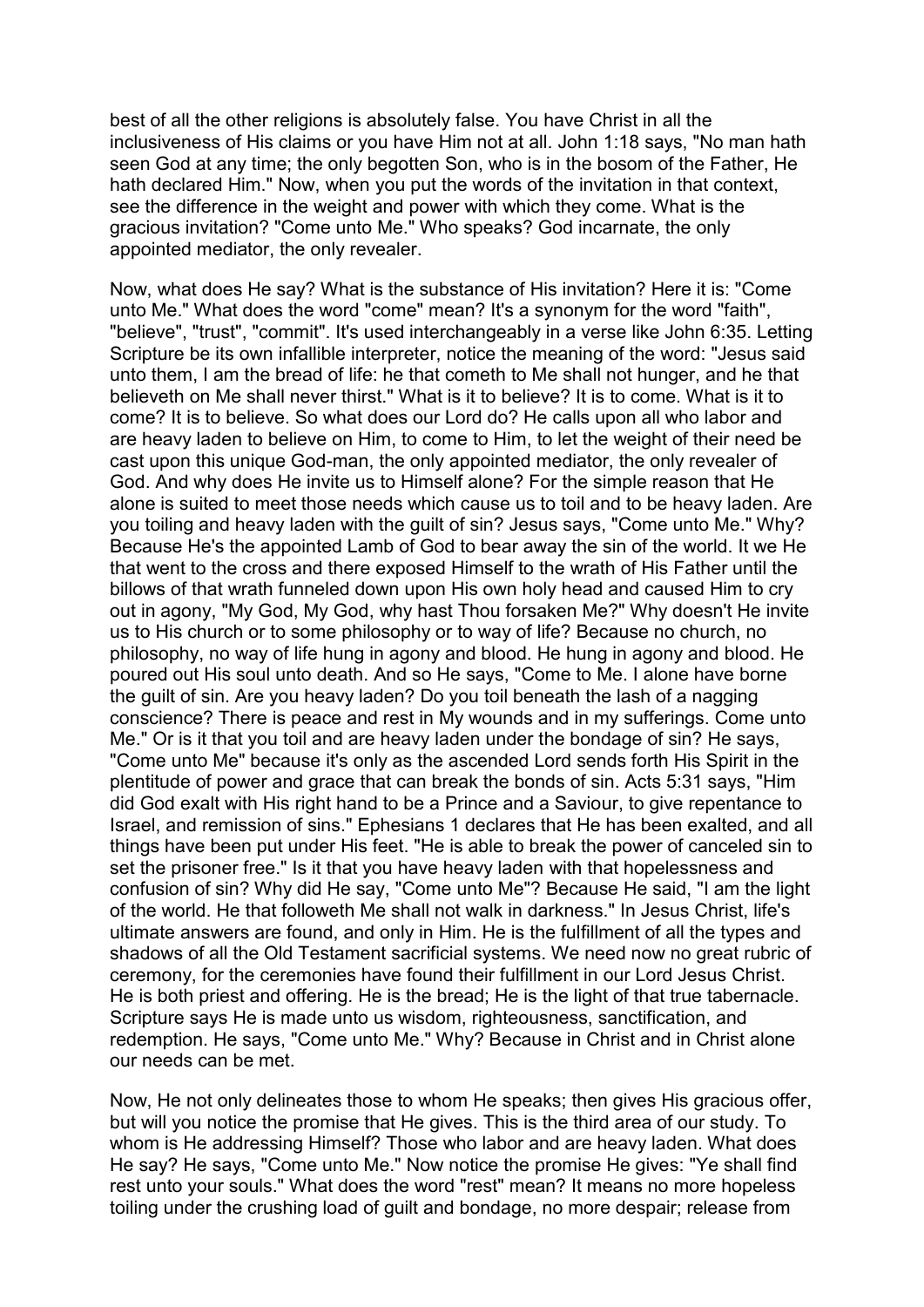the things that bind us, release from those things that crush us. That's what rest means. Now notice the certainty of the promise: "Come and ye shall find rest." God incarnate is speaking. Of God Scripture speaks and says He cannot lie. This is why it's so important that we pause to think who speaks the words. For if I'm not certain that these are words of infallible and unerring certainty, how do I now that maybe if I come, they will not be fulfilled? How can I know that that which causes my labor and that which makes me heavy laden will be released if I come? Because the promise is certain. He who speaks them is God, and God cannot lie. And if you do not know soul rest tonight, it's because you've not yet come to Christ. If your conscience is tormented by the terrors of a broken law and the fear of hell hangs over you like a billowy cloud, it's because you haven't come. For He says, "Coming, you'll have rest." If your held in the grip and bondage of sin, not those terrible outcroppings of remaining sin, but the cruel tyranny of reigning sin, you're its willing slave and servant. There's only one reason: you haven't come. For He says those who come shall have rest. And so the promise is certain.

But the promise is also an exclusive promise. "Come unto Me, and ye shall find rest." The implication being that rest is to be found no where else either now or in eternity. That's why the cold concept of the invitation is charged with the spirit of authority and command--come or you perish! "He that believeth shall be saved; he that believeth not shall be damned."

Then our Lord goes on--and I can only be suggestive in our study of this, and Lord willing, in our study next Sunday evening seek to enlarge it. The invitation does not end with verse 28. It's as though those who heard it said, "But O Lord, what will it mean? What are the implications of coming to You for rest?" Our Lord then, in the fourth place, enlarges on the true nature of faith. Notice: "Take My yoke upon you, and learn of Me; for I am meek and lowly in heart: and ye shall find rest unto your souls. For My yoke is easy, and My burden is light." Is faith a matter of trying Jesus as I indicated before? You've tried maybe dope and sex and liquor and things and pleasure; now try Jesus. No, no, Jesus said, "Come unto Me, all ye that labor and are heavy laden." But He says, "I invite you to a relationship of absolute, unreserved commitment to Myself and to My truth. Take My yoke upon you. That's utter submission to My person. Learn of Me. That's utter submission to My truth. Then and only then will you find rest for your soul." We don't dicker with Christ. We don't, as it were, stand on the outside to bargain with Him. Some of you come from societies where bartering and dickering on prices is just a part of the society. I believe it was in a missionary conference recently that I talked with some missionaries who said in the Philippines that this is just the way it's done. You may go down to the store on Monday morning to buy a dozen eggs, and the shop keeper may start out at 15 cents a dozen or whatever it would be, and you may haggle over for a whole hour and come down to your price of a nickel. You may go back to the same store in the same shop with the same shop keeper the next morning, and you've got to start this business all over again until you come to terms. There's no dickering when we come to Christ. The terms are fixed. When you're looking for real estate and you see \$22,500 firm, they're saying no dickering. The price is fixed; the conditions are settled. You meet them or no house. The Son of God says, "Here are the conditions- firm, no dickering. Come unto Me." Gracious invitation, but what are the implications of coming to Christ in faith? Here they are: unreserved commital to His person--"Take My yoke upon you." What is a yoke? It is that instrument that binds two animals together that they might plow the same furrow, move in the same direction. There's an identity of will and of effort and of labor and of purpose.